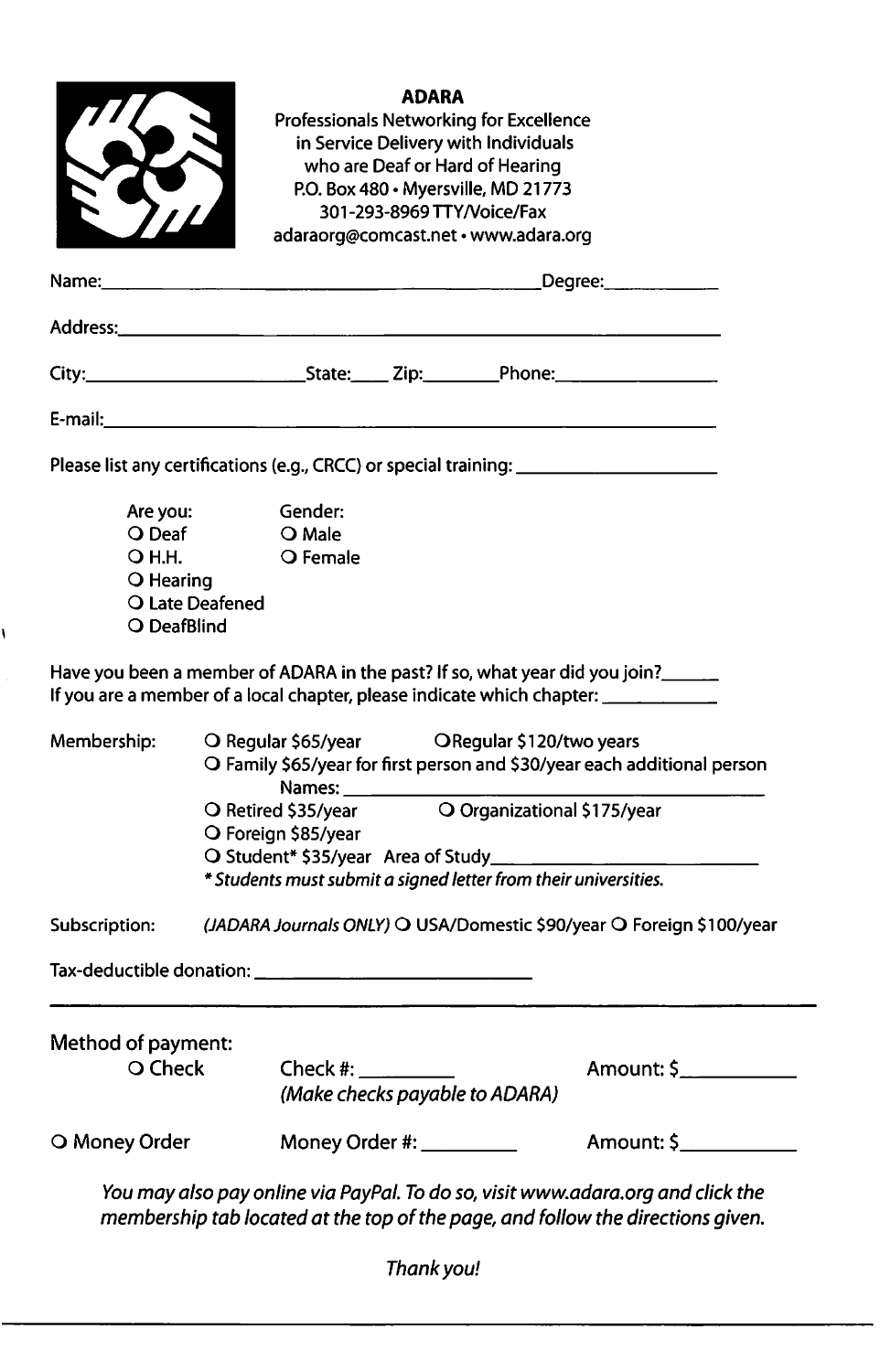# No time? No problem



# Let us take care of your words.

Work with our professional team and never sweat a deadline again.



## T.S. Writing Services, LLC

Writing • Editing • Design • Translation A Deaf-Owned Company www.tswriting.com info@tswriting.com